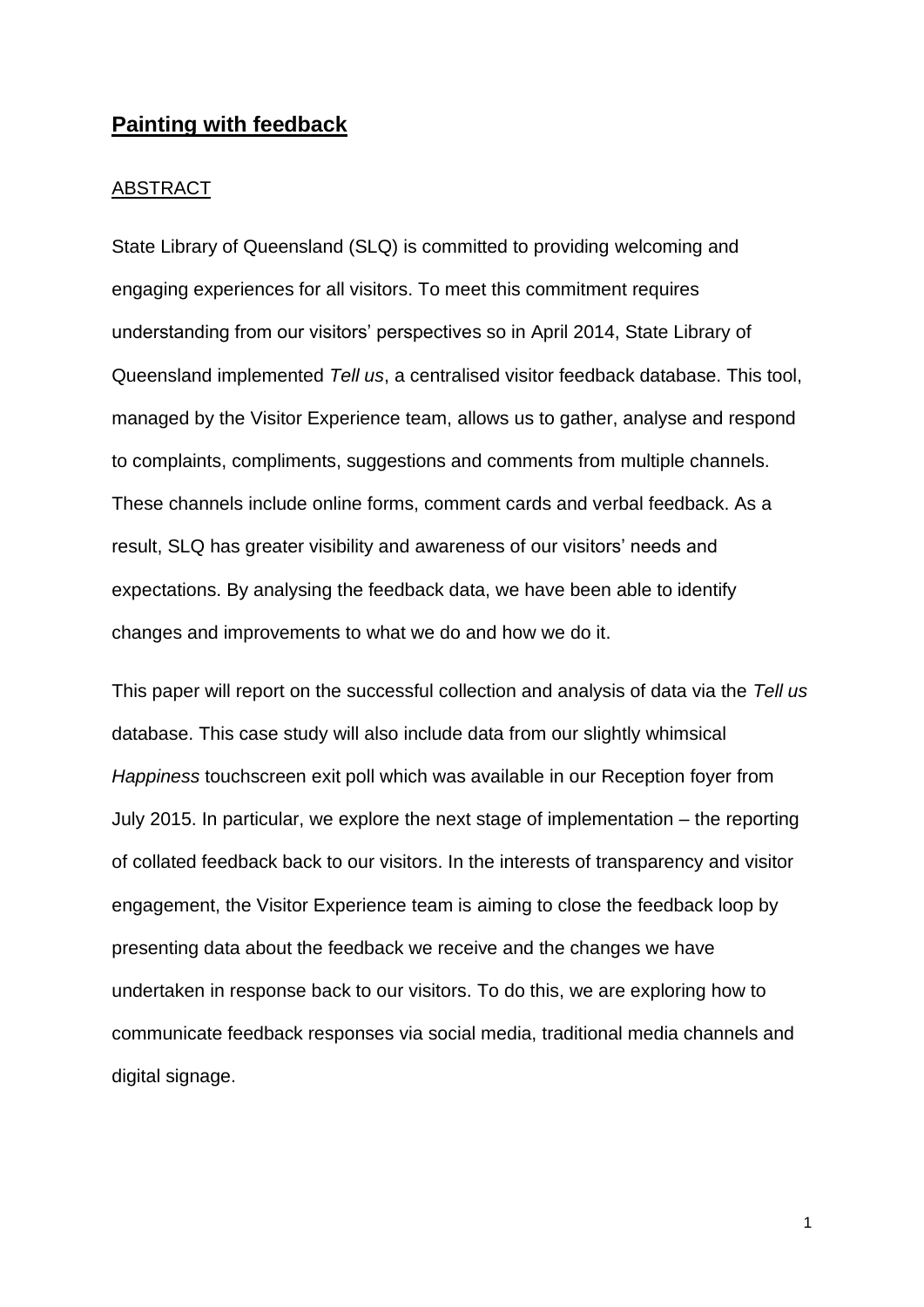Additionally we report on our progress with making this feedback data accessible and comprehensible to visitors. It will also discuss the challenges associated with communicating responses to feedback.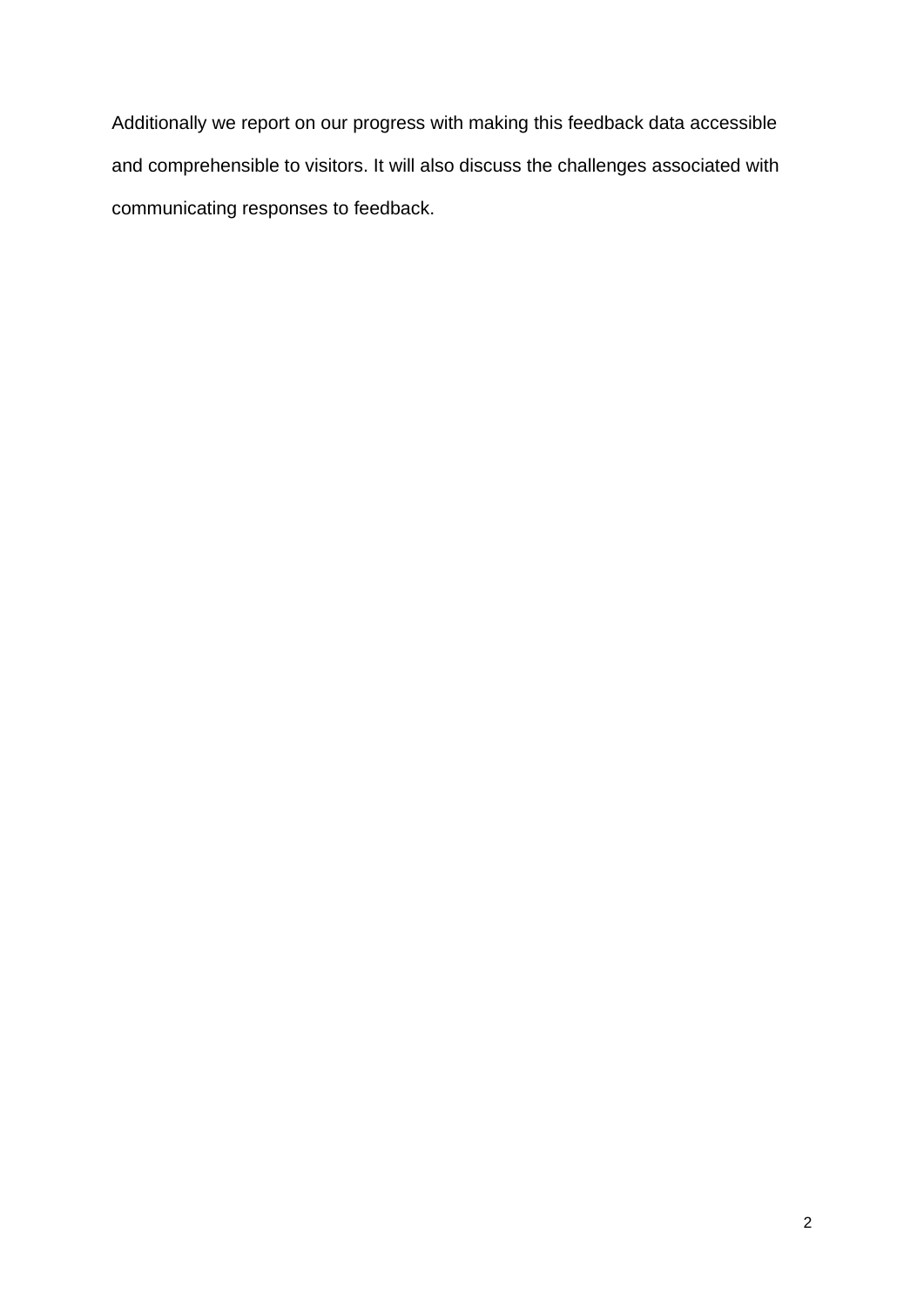## **Introduction**

State Library of Queensland (SLQ) is committed to providing welcoming and engaging experiences for all visitors. To meet our target requires understanding from our visitors' perspectives. Feedback from our visitors and clients provides unique insights and is highly valued. SLQ has adopted a centralised visitor feedback database to capture and track unsolicited comments, complaints and praise. As a result, SLQ has greater visibility and awareness of our visitors' needs and expectations. By analysing the feedback data, we have been able to identify opportunities to change and improve what we do and how we do it. This paper includes a report on the collection and analysis this data. It will discuss how feedback has been used as the inspiration for innovation and explore the next challenge – the reporting back of collated feedback back to our visitors. In the interests of transparency and visitor engagement, the Visitor Experience team is endeavouring to close the loop about the feedback we receive and the changes we have undertaken in response back to our visitors. To achieve our goal, we are experimenting with social media and investigating how to tell these stories using digital signage.

## **About State Library of Queensland**

SLQ provides information services to all Queenslanders, including more than 80,000 registered members and via state-wide library services in partnership with more than 340 public libraries and 23 Indigenous Knowledge Centres. As a physical and virtual space for sharing, learning, collaborating and creating, SLQ meets the Library Board of Queensland's legislative responsibilities to contribute to the cultural, social and intellectual development of all Queenslanders (Library Board of Queensland 2015). As a state library, SLQ provides a blend of both public library and research library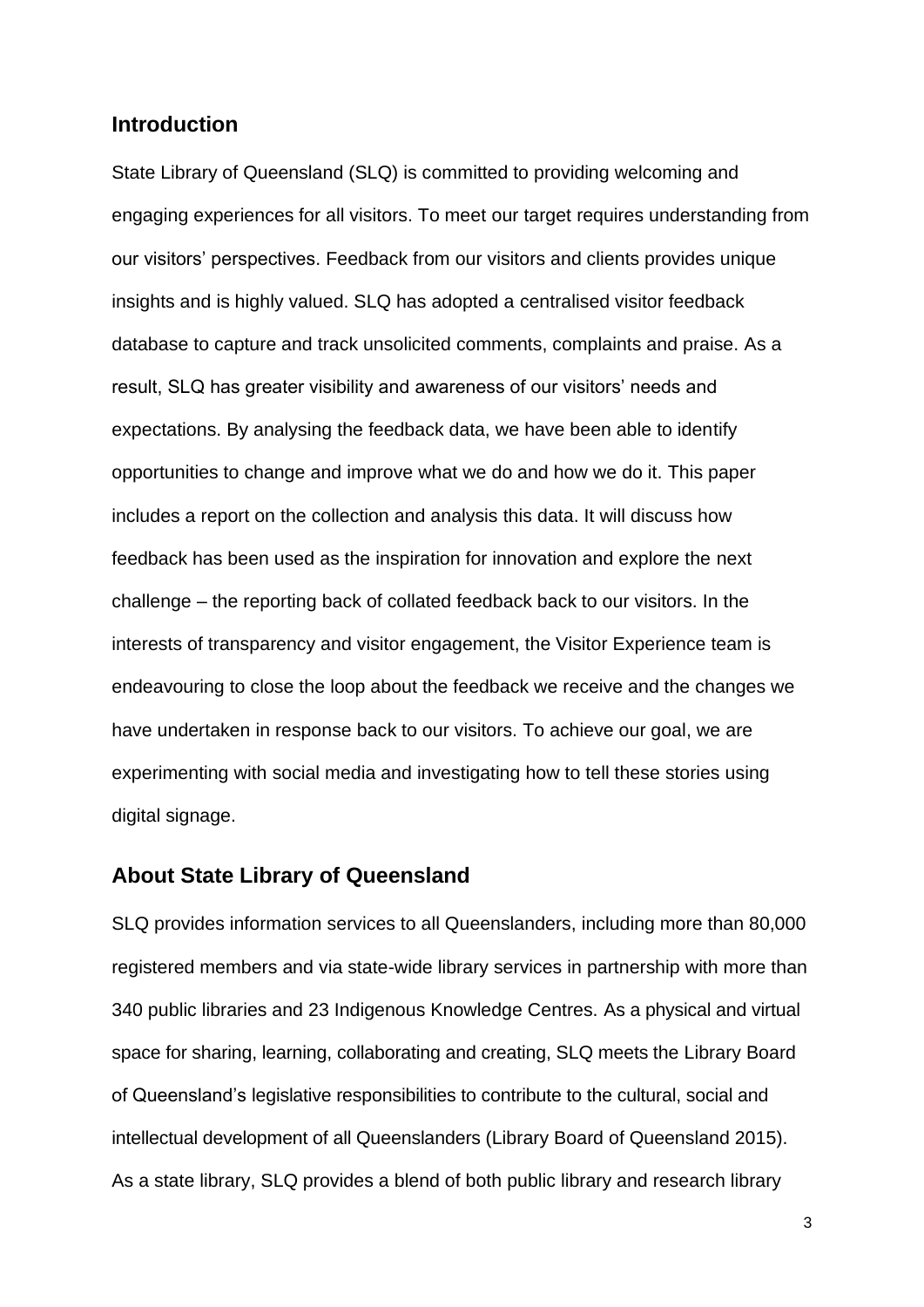experiences for visitors. "Public library" type experiences include children's activities in The Corner, makerspaces and learning programs in The Edge, lending from our Information Collections and spaces for social interaction, relaxation and serendipitous discovery. Research offerings include the John Oxley Library, the Australian Library of Art, the Australian Pacific Design Library, family history services and support for entrepreneurship and small business in The Business Studio.

SLQ's Visitor Experience (VE) team have the responsibility of welcoming and serving our visitors and members at the South Bank building, leading the library in creating an inclusive place for all. The team of thirty staff who are a mix of librarians, library technicians and visitor services officers, provide concierge, information and expert reference services via face-to-face, telephone and online channels. Our goal is provide outstanding visitor experiences and interactions, with the aim of encouraging repeat visitation and engagement (Hernon & Altman 2015).

## **Why collect feedback?**

Libraries have long collected data about operations, services, inputs and expenditure (Hiller & Self 2004), as does State Library of Queensland. SLQ collects a range of data about our core business including visitation (online and onsite), circulation, membership, visitor feedback and audience research. SLQ is a client-centred organisation committed to seeking information from our visitors and using information to better satisfy their needs and build deeper relationships with them (Celuch, Robinson & Walsh 2015). Our approach of constantly measuring and matching supports an evidence-based approach to professional practice (Yerbury 2016). Comprehensive evidence assists libraries in making decisions around collection management and setting priorities for services (Yamaguchi & Howarth 2016). For service delivery, quality often means exceeding expectations and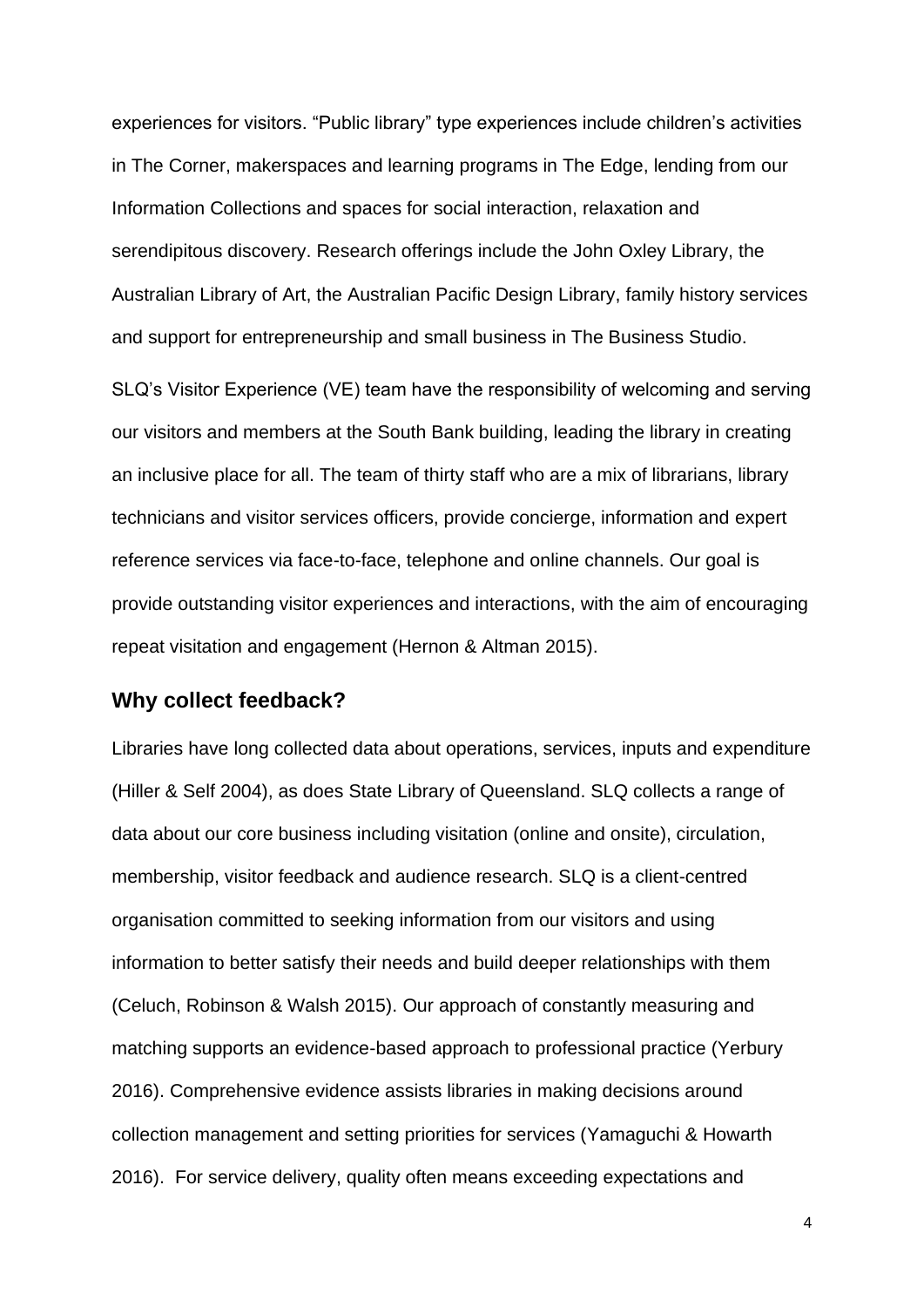delivery satisfaction (Cole 2014). Feedback can provide examples of qualitative evidence that support quantitative data or observations. Mangold and Faulds (2009) state that customers feel more engaged with products and an organisation when they are able to submit feedback. Feedback can include criticism and complaints, praise and accolades, suggestions and ideas. This feedback acts a channel for input into service improvement processes as clients make comments based on their experience of receiving a service at the library (Scupola & Nicolajsen 2010). Additionally, feedback contributes to a sense of community in which open communications are encouraged and customer engagement is enhanced (Mangold & Fauld 2009). Research suggests that the common reasons library clients give feedback include dissatisfaction with products and services, for example difficulty finding their way around online systems, or wishes for improvement of a particular service (Scupola & Nicolajsen 2010). Keith and Simmers (2011) argue that comment cards are usually a source of feedback at the time of the service experience and therefore a useful tool for assessing quality. Positive feedback, or comments, provide personal evidence of the value of the library's collections and services and can lead to specific courses of action (Tenopir 2013). Feedback received can be used as a diagnostic tool for improving service and encouraging return patronage (Keith & Simmers 2011). Feedback gathered via multiple channels allows Visitor Experience managers to examine how we are satisfying our visitors and members, to gauge our visitors' expectations and perceptions, to learn what they need and want and to discover what they know (Celuch et al 2015). This provides insights into service quality, which is an important measure in determining visitor satisfaction and impacting return visitation and provides a unique client perspective evaluating our everyday business practices. The higher the perception of service quality, the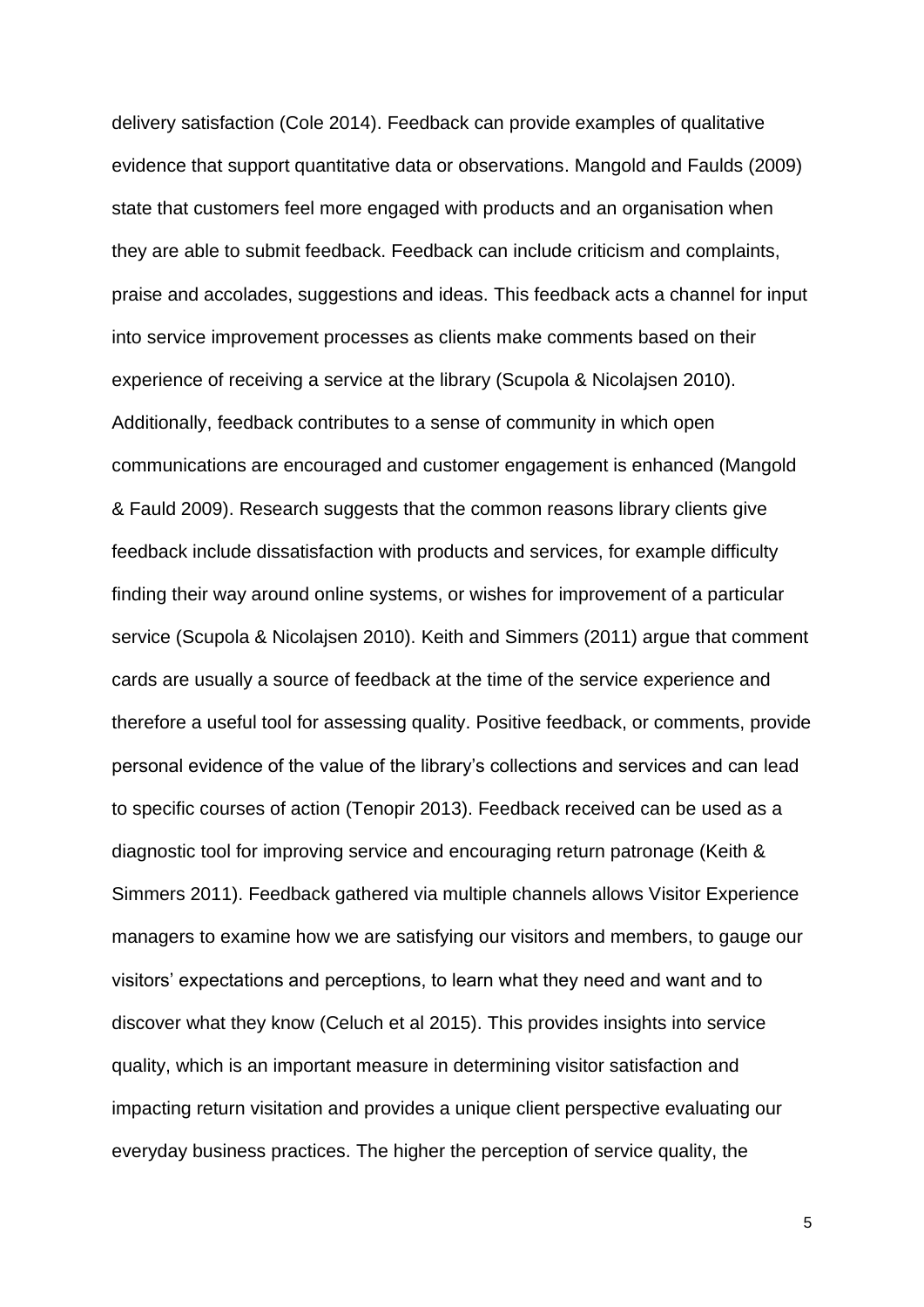greater is the intention of the visitor to return and to spread positive word-of-mouth recommendations to others (Keith & Simmers 2011). Unless library managers establish a mechanism to capture and record data, they have no way of knowing what is a major or minor issue affecting visitors' satisfaction (Hernon and Altman 2015).

# **Feedback at SLQ**

Since 2014 Visitor Experience has coordinated a whole of organisation approach to gathering and responding to feedback received via designated feedback channels via *Tell us*, a centralised visitor feedback database. Prior to the implementation of the *Tell us* database, there was no coherent organisational approach at SLQ to understanding complaints and comments. The aim of the database was to:

- develop and deliver improved client services based on evidence,
- implement a consistent SLQ response to clients in accordance with policies, procedures and brand,
- document clearer workflows in relation to client complaints, and
- ensure best practice in management of our services, facilities assets and resources.

Through the collation of feedback, it was hoped to gain a better understanding of our clients to inform the redesigning and repurposing of library spaces and services. To achieve this, SLQ configured an instance of Altarama's Reftracker software. RefTracker was already in use to track and respond to reference enquiries and to record information desk statistics. The *Tell us* instance of Reftracker collates most feedback directly received by SLQ, with a few exceptions, social media and client evaluations for events and learning programs which use tailored survey instruments.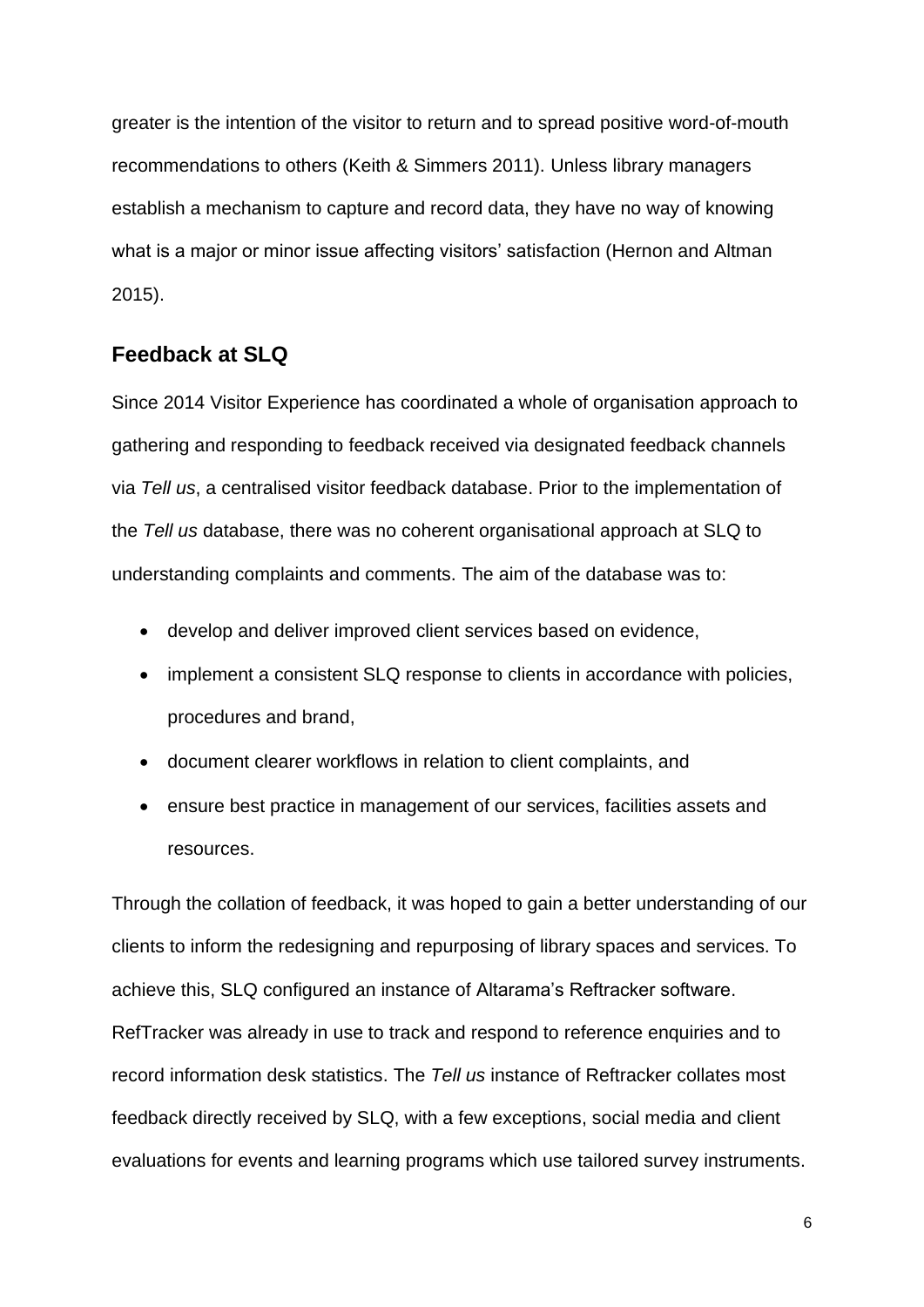Feedback is received via an online form or physical comment cards which are then manually entered into the database. In most cases, the feedback lodged in *Tell Us* is unsolicited and often anonymous. At appropriate times, staff ask visitors to formally put their thoughts in writing either via the web form or comment card. VE staff also record verbal feedback by entering it into *Tell us*. Feedback is divided into four categories - complaints, compliments, suggestions and comments. Further granularity sorts each category into relevant service areas including Building/Facilities, Collections, Equipment/ICT, Events/Exhibitions, Services, Staff/Volunteers and Website. The Visitor Services Manager triages the incoming feedback, assigns each entry to a category, distributes feedback to the appropriate manager and ensures that timely responses are provided where required, within seven working days. Feedback data is reported to SLQ's Senior Management Team forum annually. Table 1 shows amount of feedback received over the first two years. More than 55% of all feedback is submitted anonymously.

| <b>Feedback received</b> | 2014-2015 2015-2016 |     |
|--------------------------|---------------------|-----|
| Comments                 | 188                 | 189 |
| Compliments              | 167                 | 270 |
| Complaints               | 108                 | 214 |
| Suggestions              | 56                  | 92  |

Table 1: Feedback received via *Tell us* 2014-2016

When this data is analysed by theme, the largest single theme attracting feedback is Compliments about our services (14% of the total) followed by Comments about our collections (13%). Complaints tend to focus on our facilities. Noise is a recurring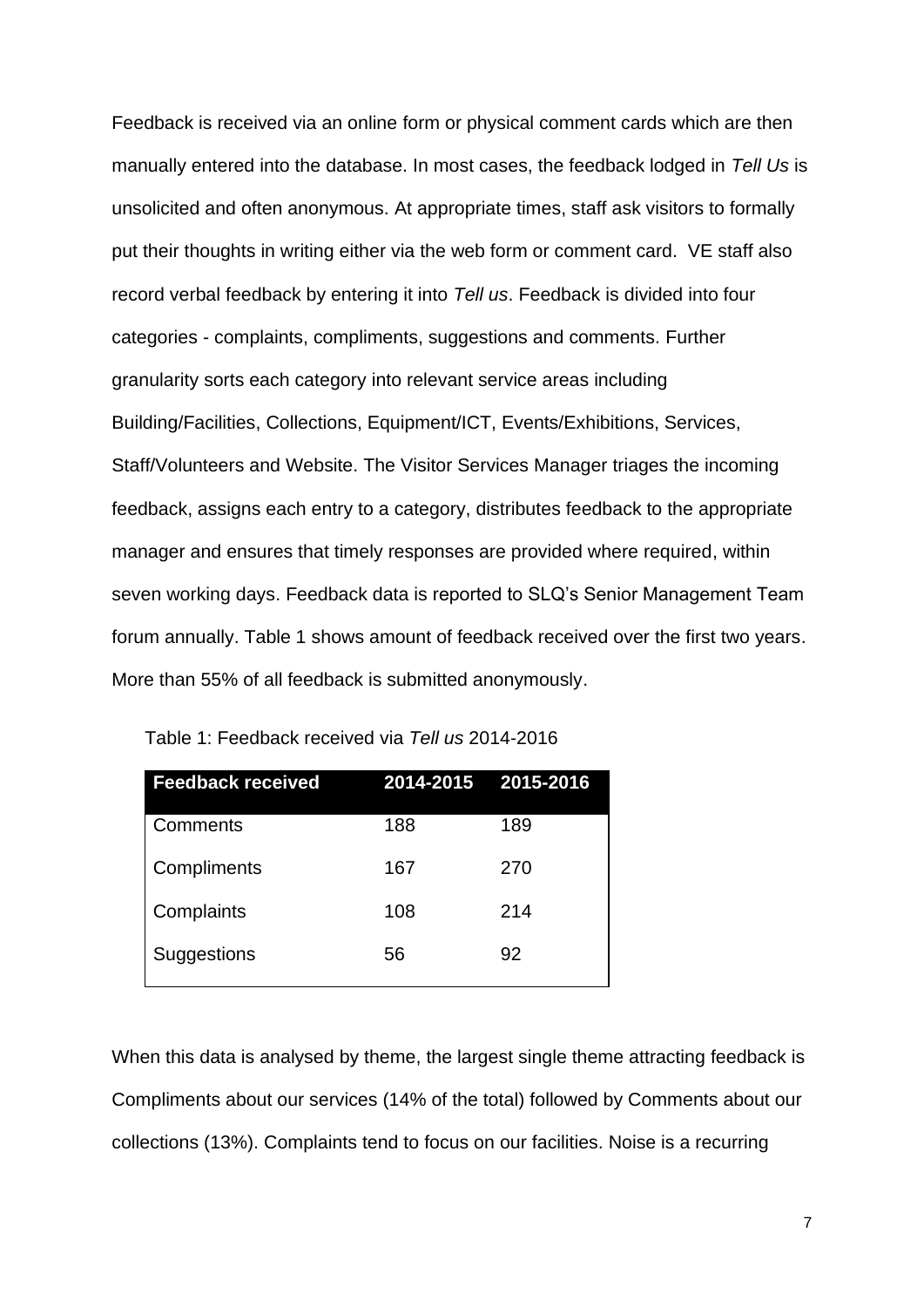issue and the slowness of internet access is another common complaint. We receive a pleasing number of unsolicited positive feedback which are often multi-part including appreciation of services, staff and spaces simultaneously. Our children's area, The Corner, remains the most commonly praised space.

The *Tell us* system is currently used to record what we call "complaints" as well as other types of client feedback such as compliments and suggestions. However a recent audit has revealed that we are using the term "complaint" in a common sense way rather than using the legislative and standard definition. For example, we characterize someone complaining about slow Wi-Fi as a "complaint" – but the same observation in a fully developed institutional Complaints Management System would probably not be called a complaint. There is a fine line but an important distinction between someone complaining that they are cold and another person pointing out that they are cold, observing that the cold has had a particular harmful effect, expressing unhappiness and asking what the organization is going to do about it. State Library recently developed a *Complaints Management Policy* and an associate procedure with specific reference to two guiding documents:

- Public Service Act 2008 (s.219A specifically)
- Australian New Zealand Standard 10002-2014 Guidelines for complaints management in organizations

These describe the legislative requirements and best practice for developing a complaints management system. As a result of this work, SLQ is currently rethinking the way in which *Tell us* works in relation to the capture and management of complaints to respond to the stipulations of the key documents. We will continue to use the current system but some procedures, definitions and public access will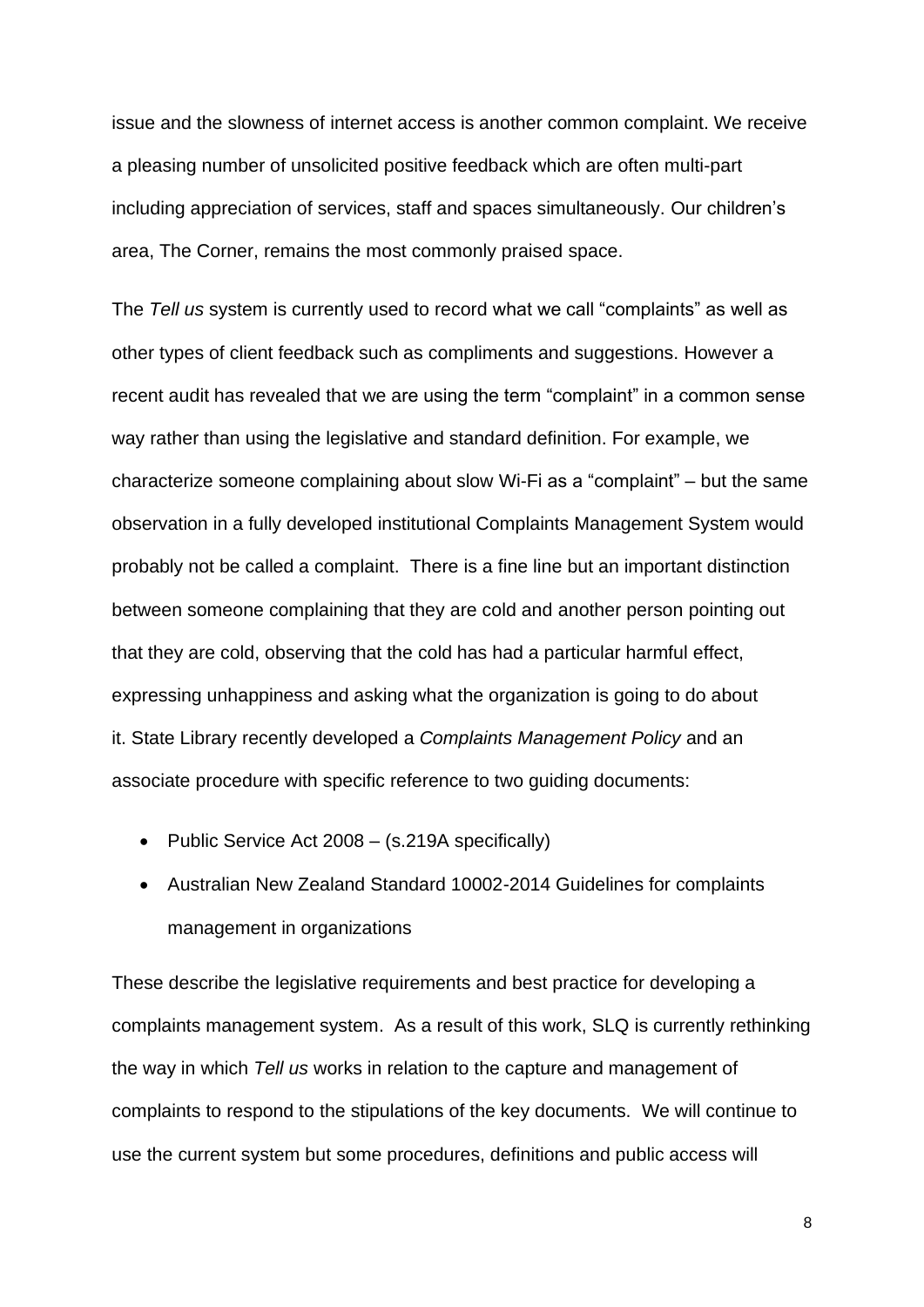change. For example, the online client feedback form will provide specific advice about complaints and how they are managed. In addition, there is a requirement to report complaints related information more frequently to senior management and publically. We intend to make the reporting timeframes consistent for reporting on all types of client feedback, not just complaints.

While the *Tell us* process aims to gather most feedback data, it must be acknowledged that SLQ does not currently have a mechanism for incorporating feedback posted on social media sites. Like many libraries, SLQ has a presence on Facebook, Twitter, Instagram and hosts blogs on Wordpress, which attract comments, praise and criticism. One of the challenges to incorporating responses on social media into the feedback process is that client expectations regarding response times is much higher than the seven day turnaround time implemented via *Tell us.* While social media allows organisations to respond to customer ideas quickly, the volume, speed and nature of these interactions (Gallaugher & Ransbotham 2010) presents a challenge to our *Tell us* model and remains a separate and parallel feedback channel at this time.

## **Validating feedback to inform decision-making**

The analysis of feedback contributes to an improved understanding, particularly of our onsite visitors. This has informed decision making around proposed changes to our facilities and services. But feedback is not the sole source of evidence used to identify and inform service improvements. Tenopir (2013) argues that multiple methods should be used to measure value, including quantitative, qualitative and a mixture of both. No one method stands alone. To validate complaints and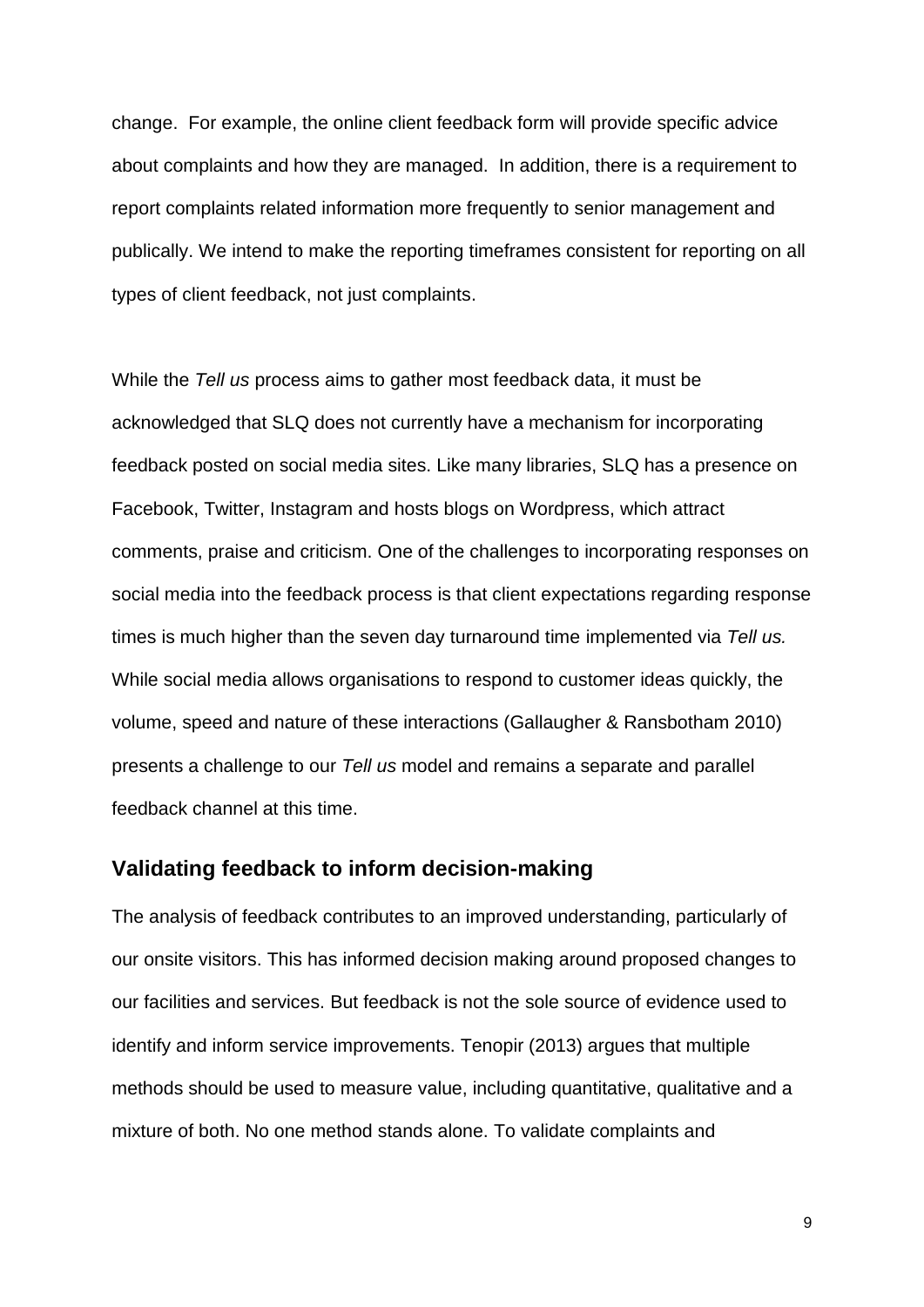suggestions, the data is compared with other research collated by SLQ on an ongoing basis. This includes:

• *Visitor 360 degree audience research exit survey developed by the firm, Morris Hargreaves McIntyre*

Visitors are randomly approached as they exit by Visitor Experience staff and invited to complete the survey on an iPad using an assisted self-completion method. Data collection is distributed across each three-month quarter according to a sample frame based on visitation patterns from previous years. Data is reported quarterly and annually to SLQ. While audience research surveys are primarily designed to inform marketing and communications strategies, the richness of the information gathered via this methodology is beneficial for understanding use of spaces, services and collections with the aim of improving services.

#### • *The slightly whimsical Happiness exit poll*

Since July 2015, a large touch screen has been located in the Reception foyer simply asking "How satisfied were you by your visit today?". Visitors touch the appropriate "face" icon to indicate their satisfaction level as they walk past. Between July 2015 to November 2016 58,054 responses were submitted with 92% of visitors selecting very or somewhat satisfied. While there is little scientific value in this poll, it does inform our visitors that we are interested in their experience and their feedback. The "splash" screen which displays after an individual touches the screen promotes the online Tell us form.

### • *Staff observations and anecdotes*

Anecdotal data from staff observations are also considered and used to validate feedback comments. This provides the obverse perspective to client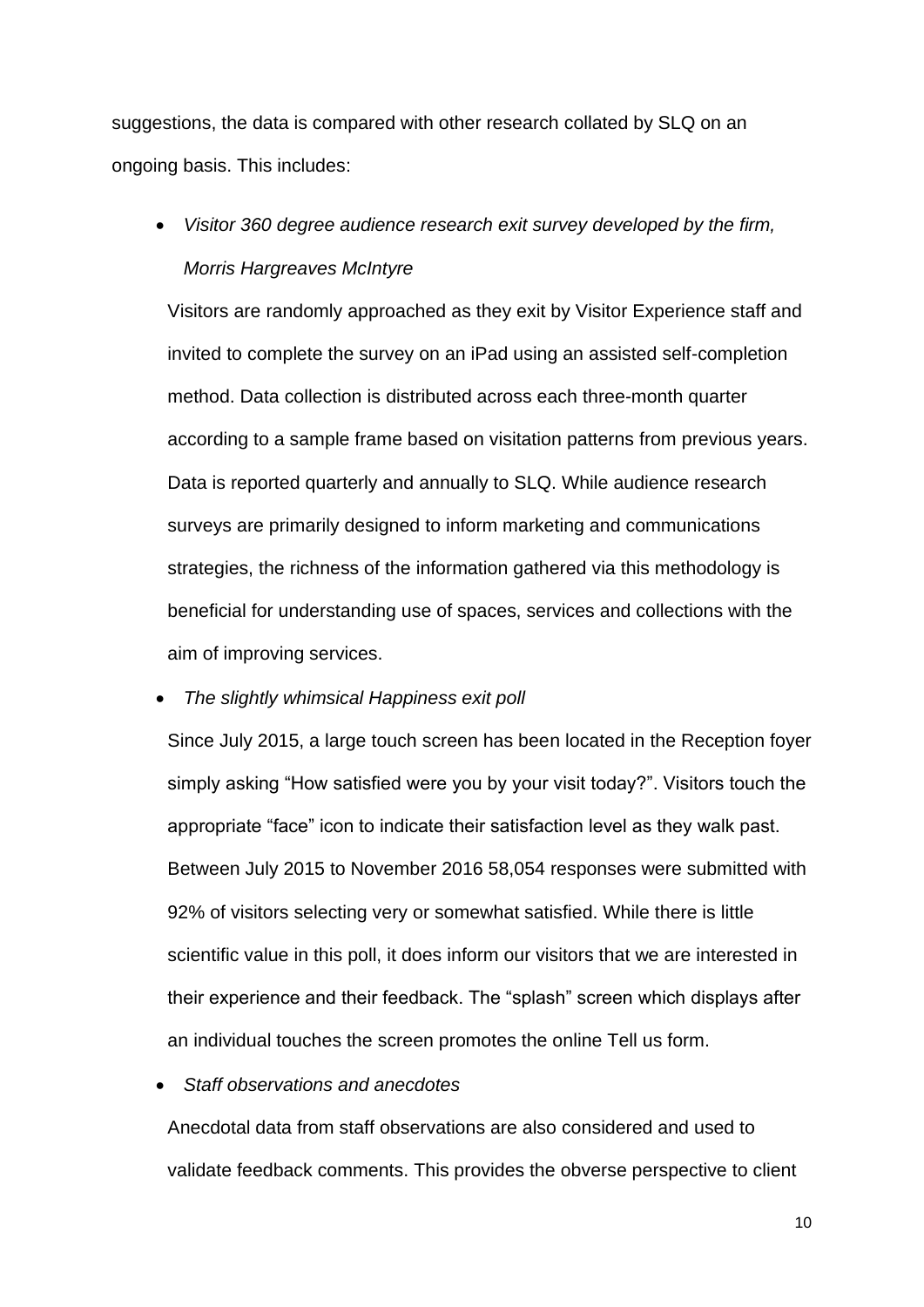feedback which is supplied based on receiving services. Staff are the heart and soul of libraries. It is their expertise and commitment that makes a library's services so valued to its users (British Library 2015) Staff observations provide the perspective on delivering services which can be used in tandem with client feedback to provide a holistic view of the service delivery experience.

In the future, SLQ also plans to use Beacon technology to monitor visitor movements through our spaces. Staff are currently working with Arts Queensland to use BlueTooth enabled Beacon technology to locate visitors' positions across the cultural precinct. Beacons have been implemented to help institutions understand how people interact with their facilities, for example, the Guggenheim Museum has experimented with using beacons to see how visitors move through the museum (Spina 2015). It is anticipated that Beacon data will be helpful in determining visitor patterns and length of stay.

The evidence collected via multiple tools (audience research, unsolicited feedback and exit polls) shows that visitors to SLQ are highly satisfied and have positive experiences during their visits and encounters with staff (Thorpe 2016). For service delivery, quality often means exceeding expectations and delivery satisfaction (Cole 2014). The high level of satisfaction ratings via these multiple assessment tools validates that staff are consistently providing exceptional visitor experiences. This does not mean that our service delivery is flawless and qualitative feedback comments, especially those expressing dissatisfaction, allow Visitor Experience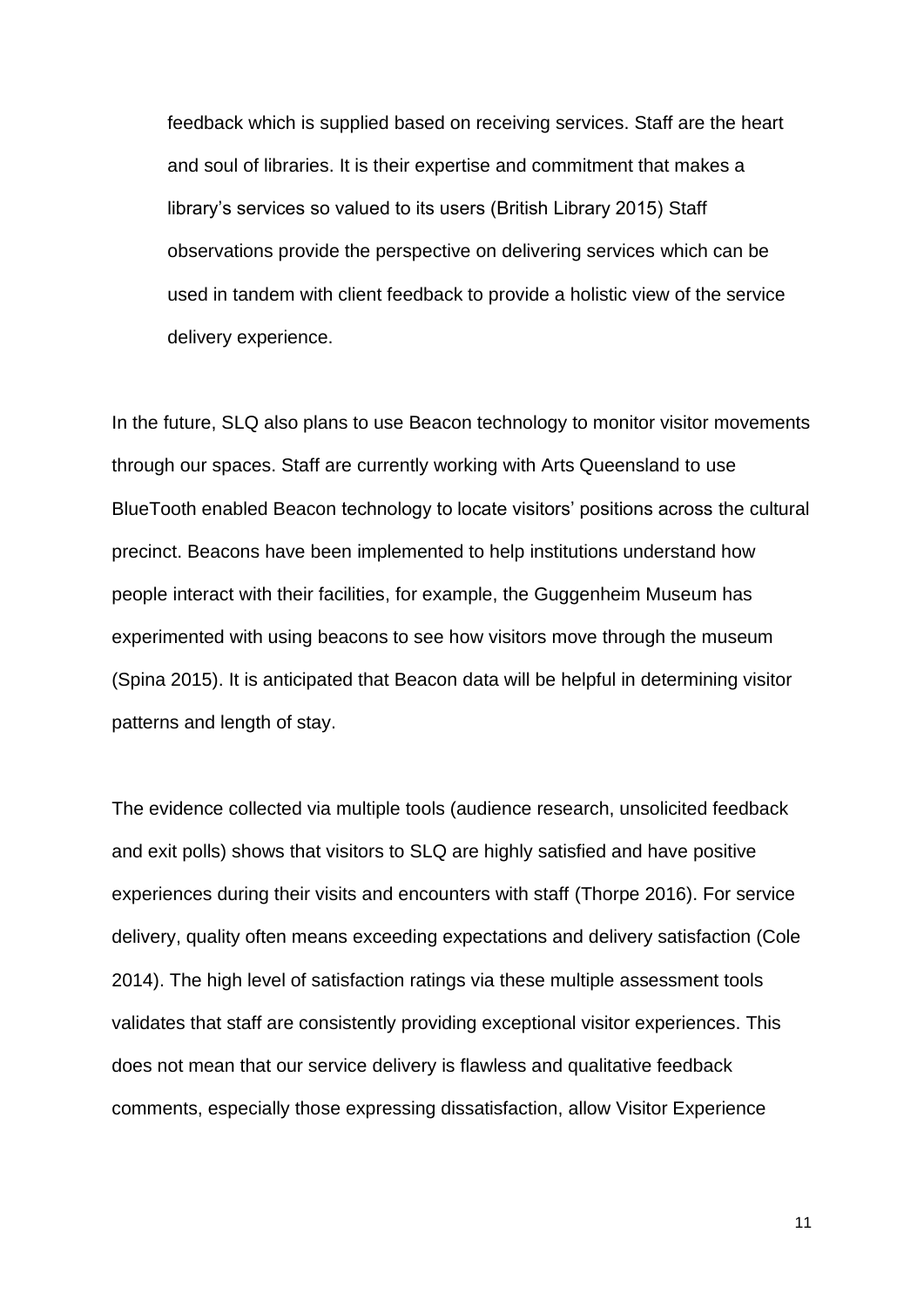managers to identify opportunities for improvements and provide evidence to support requests for additional funding if required.

# **Innovations inspired by feedback**

Unsolicited feedback, such as the contributions received in Tell us, can generate ideas for innovation. Scupola and Nicolajsen (2010) suggest that client feedback is a resource which can contribute to the ideation phase of a design thinking or innovation process, although their evidence indicates these ideas are often for small incremental changes. By looking at commonalities in the qualitative feedback collected via Tell us and comparing these with some of the data from the Visitor 360 exit survey, Visitor Experience managers identified and implemented changes to improve visitor experiences. This has included changes to State Library policies, services and spaces. These include:

• Changed both the venue and time of our Music Hour initiative, during which volunteers perform instrumental music as entertainment. As a result of ongoing mixed feedback, both praise and complaints, Music Hour was moved from inside the Level 2 reading room on Friday afternoons to outside the library entrance on Monday mornings to better suit the needs, expectations and experiences of our visitors.

*"Piano playing this afternoon 3/7/15 was lovely. It helps me study."* 

*"I am not enjoying the live piano music in the library this afternoon (3 July). Very repetitive and irritating. Please do NOT tell me to use earphones to block out the noise. Thank you."*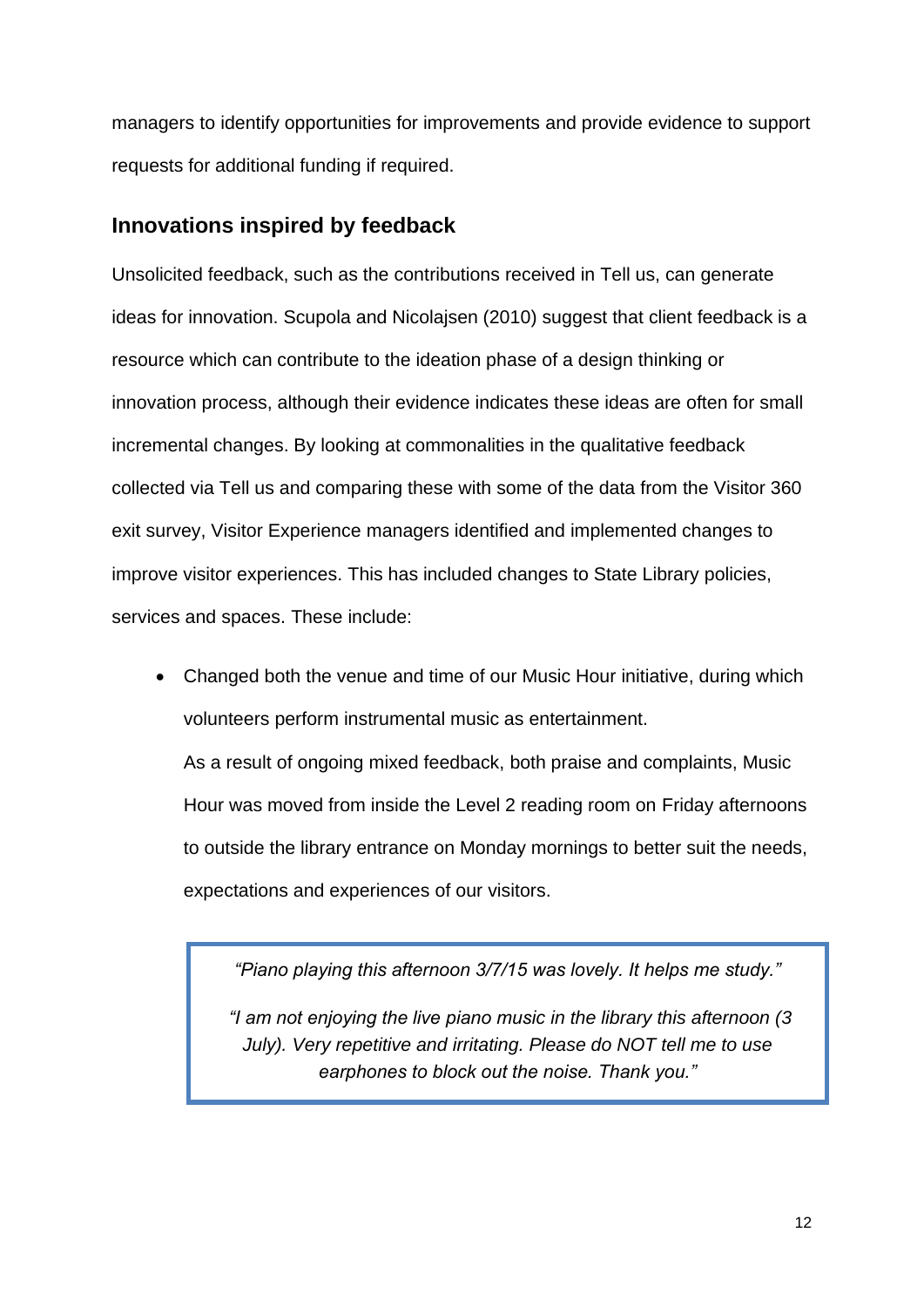• Added more client-accessible power sockets throughout the Level 3 reading room to support "bring your own device" behaviour.

This change was prompted by feedback comments, staff observations and exit survey data proving that more than half of our visitors are at the library to study, spending between 2-3 hours per visit onsite.

*"Seems like a problem due to the limited number of facilities on days like today when I couldn't find a power point for up to 3 hours, nor a suitable table."*

• Created a premium quiet study space for all SLQ clients in the John Oxley Library on Level 4.

This innovation was based on feedback comments about a lack of quiet study spaces and staff observations of reading room use. This evidence supported a proposal to review the Level 4 reading room to reconfigure access, with the dual aim of providing additional quiet study spaces and enhancing the space for researchers using our Queensland collections, especially rare and original materials. A benefit of this project has been broadening of the client base of the John Oxley Library for both quiet study and access to our Queensland collections. Funding was sought and granted for this project which was delivered in July 2016.

*"The space is a great place to work and research but unfortunately this is often ruined by noisy conversations and phone calls occurring regularly in the supposed 'quiet zones'."*

*"This is a great library, with great resources. Unfortunately, not even the quiet areas are quiet, with so many people talking – Level 3."*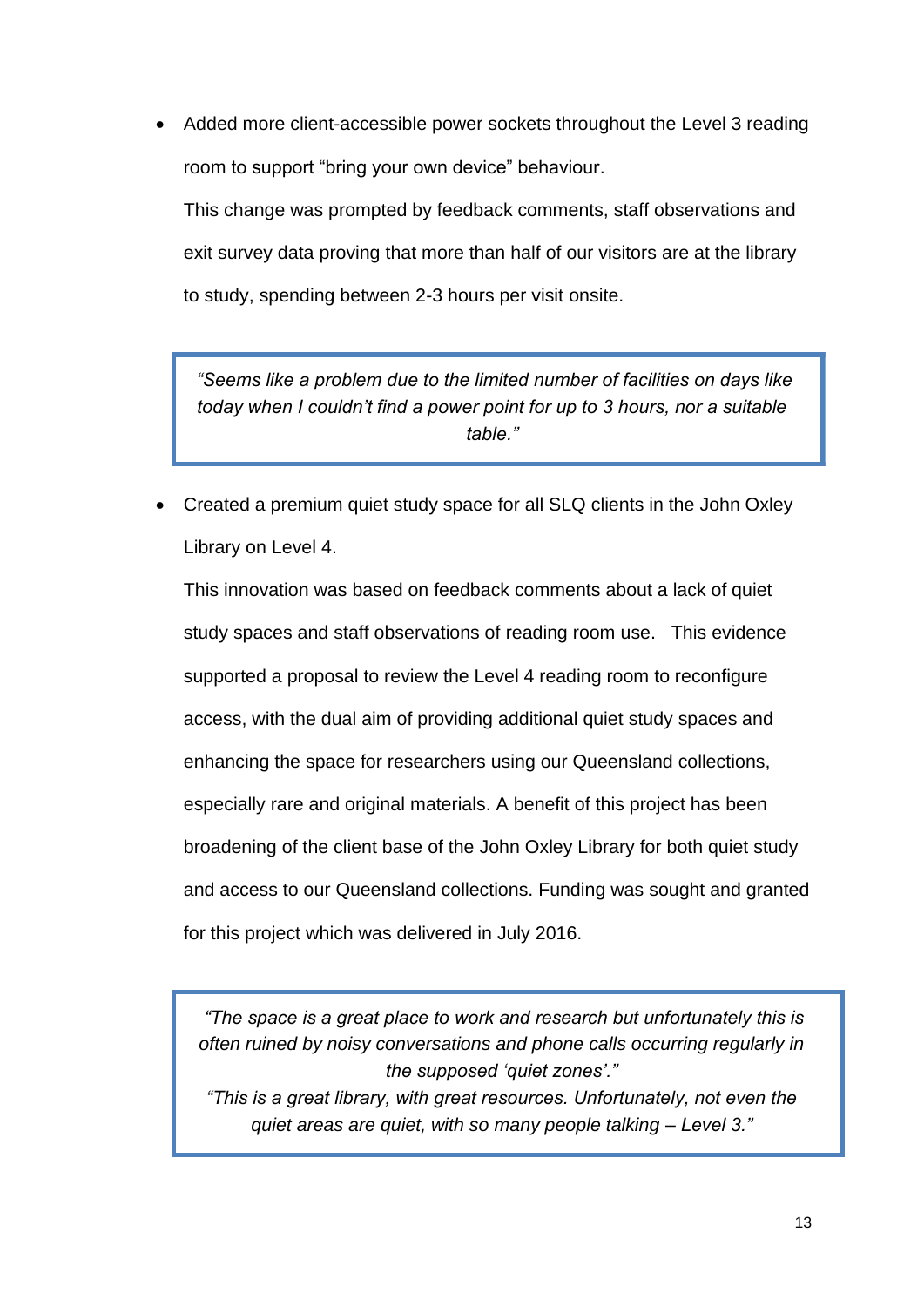## **Closing the feedback loop**

Changes to services and spaces often are implemented but apart from any required wayfinding signage, improvements generally go unheralded. As part of our commitment to services improvement, Visitor Experience managers want to better evaluate and measure the impact/value of changes and interventions. To do this, requires communication and feedback from our visitors. In 2016 we began to more actively communicate information about service improvements to clients beginning with social media posts (see Figures 1 and 2 below). Social media provides an opportunity to not only communicate directly to clients but also offers both a mechanism for dialogue and a means to monitor reactions to service improvements via likes, comments and shares (Gallaugher & Ransbotham 2010). The additional benefit of being able to illustrate social media posts with visual images makes it easier to communicate complex changes in an easily understood visual format (Yamaguchi & Howarth 2016). Social media also allows for an element of storytelling which can provide intuitive and instant comprehension, be memorable and create or evoke an emotional connection which leads to action (Yamaguchi & Howarth 2016; Mangold & Faulds 2009). Using social media as both a "megaphone" to broadcast changes and a "monitor" to evaluate responses (Gallaugher & Ransbotham 2010) has been useful although the irony of this feedback loop remaining outside the *Tell us* process is recognised.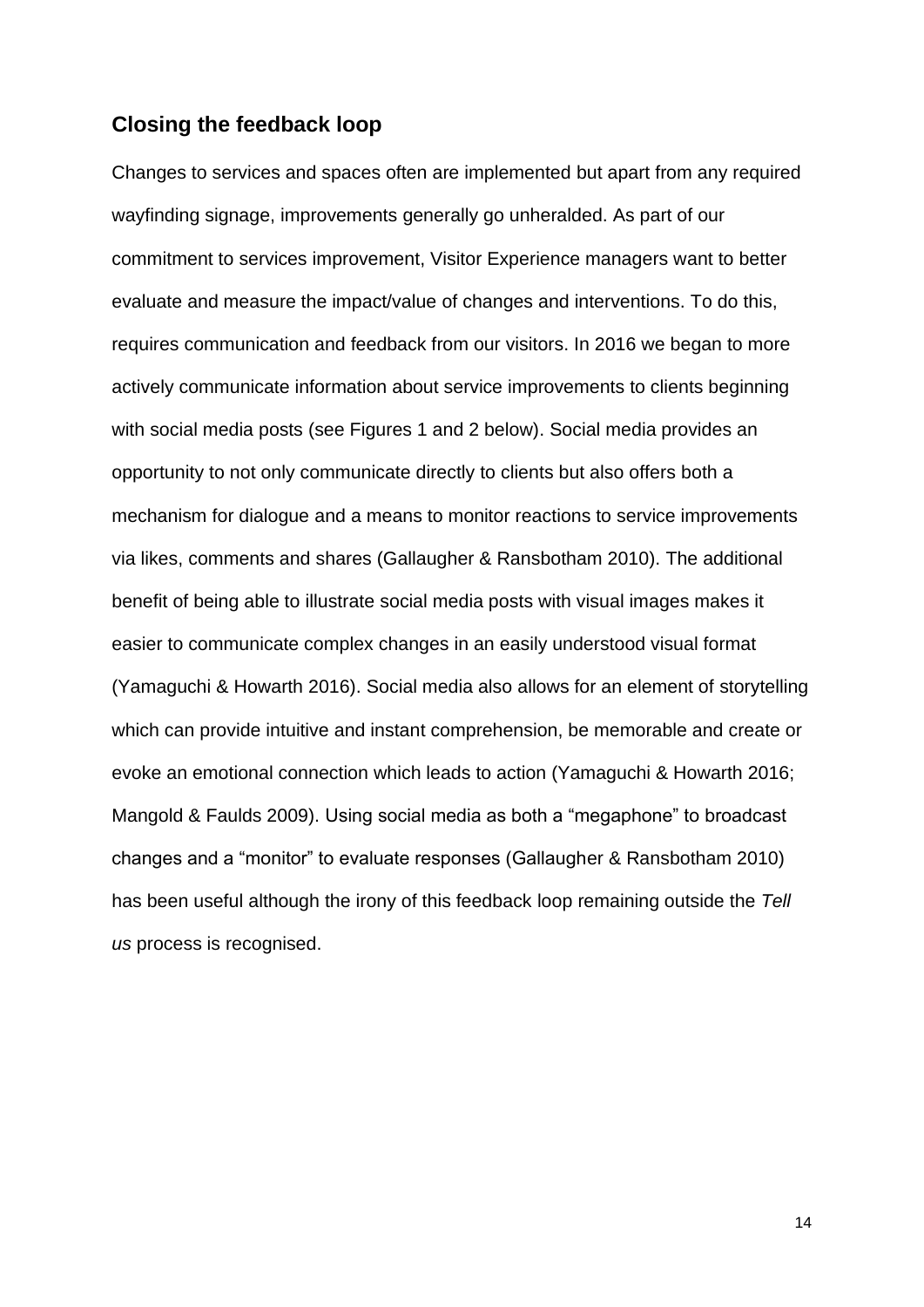

Figure 1: Instagram post promoting additional power points for client use

Figure 2: Facebook post promoting new quiet study area on Level 4



The next stage of communicating service improvements to clients is focussed on implementing digital signage within State Library's South Bank building. SLQ, like many multi-faceted institutions has in the past, gone down the path of creating disparate signage, wayfinding and feedback solutions developed in response to locally defined need. With the best intentions in the world, we create a bunch of odd systems that do not necessarily connect. Recently, SLQ has paused to look at digital signage systems with the potential to deliver greater returns, across the broad range of functions we want to perform. Digital signage is the use of electronic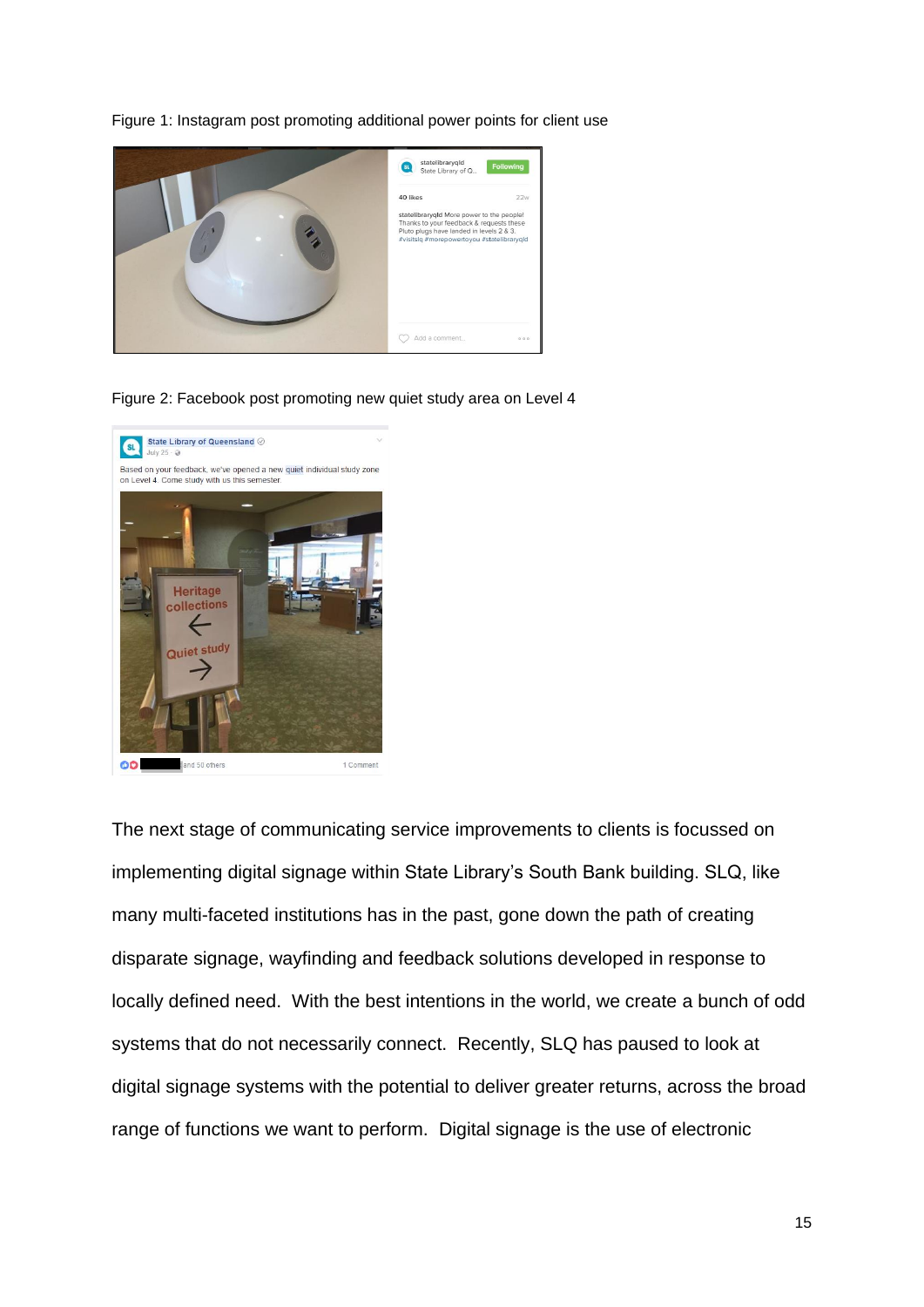displays to distribute digital content remotely. The benefits of using digital signage include:

- It can be attention grabbing.
- It is focused and personalised dynamically changing to deliver focused message at a critical point.
- Users can be an active participant.
- It is dynamic and can be changed to meet the demographics of your clients (Matsheka 2014).

The ability to publish and display dynamic content to selected screens is particularly exciting when it comes to gathering and responding to valuable feedback from our clients. Imagine a screen in the Family History area providing access to family history content, seeking feedback about the quality and relevance of services and on part of the screen displaying graphically, the feedback gathered – feeding back the feedback. State Library has evaluated a number of digital signage solutions and has chosen OneLan as its digital signage provider. Testing is now underway with content concepts in development. Staff in The Edge, ICT, Visitor Experience and Marketing & Communications are collaboratively working on rolling this technology out to offer a single platform for client focussed content and interaction within our physical spaces. Aside from the technical challenges in implementing a digital signage system across the organisation, the selection and presentation of data and messages into visually appealing and persuasive message is complex (Yamaguchi & Howarth 2016). How we will measure the impact of digital signage is yet to be determined.

# **Conclusion**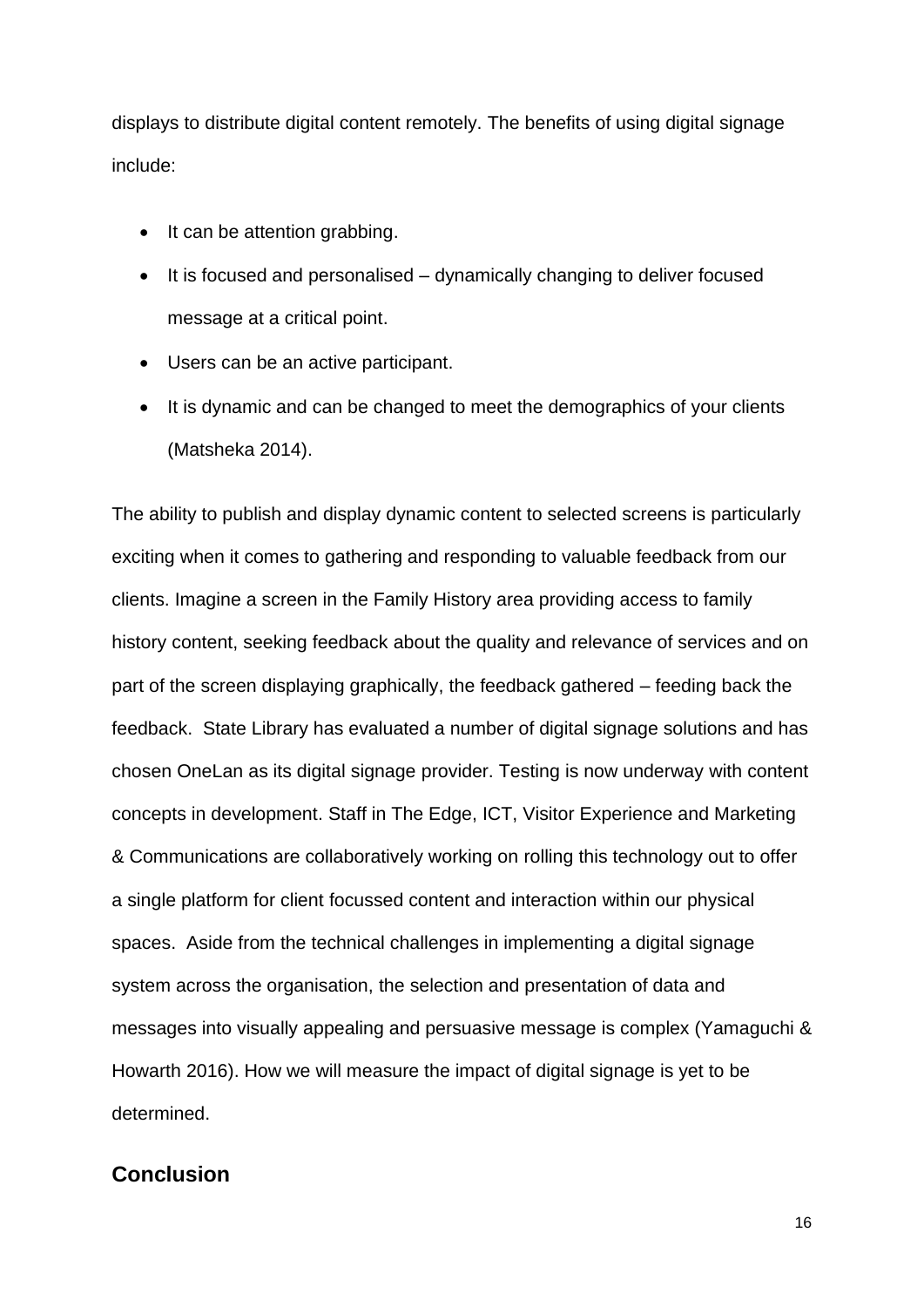Libraries must constantly meet visitor expectations through creativity, innovation and risk-taking (Hirshon 1996). At SLQ we constantly strive to provide the best visitor experience to everyone. By collecting, reviewing and analysing client feedback, we gain a clearer understanding of visitors' expectations and experiences. Quantitative feedback statistics help identify needs for service improvement while the qualitative comments collated by *Tell us* can tell a story or put a personal face on data (Tenopir, 2013). By actively seeking to communicate the responses to feedback to our clients we aim to develop a continuous loop of feedback, service improvement and innovation.

## **References**

- British Library (2015) *Living Knowledge: The British Library 2015-2023*. Retrieved from: [https://www.bl.uk/aboutus/foi/pubsch/pubscheme3/living-knowledge-](https://www.bl.uk/aboutus/foi/pubsch/pubscheme3/living-knowledge-2015-2023.pdf)[2015-2023.pdf](https://www.bl.uk/aboutus/foi/pubsch/pubscheme3/living-knowledge-2015-2023.pdf)
- Celuch, K., Robinson, N.M. & Walsh, A.M., (2015) A framework for encouraging retail customer feedback. *Journal of Services Marketing, 29*(4), 280-292.
- Cole, B., (2014) Newcastle Libraries' evaluation strategy: Evidence based practice in challenging times. *Evidence Based Library and Information Practice, 9*(4), 92- 96.
- Hernon, P. & Altmann, E., (2015). *Assessing service quality: Satisfying the expectations of library customer*. American Library Association, Chicago.
- Hiller, S & Self, J., (2004). From measurement to management: Using data wisely for planning and decision-making. *Library Trends*, 53, 129-155.
- Keith, N.K. & Simmers, C.S., (2011). Measuring service quality perceptions of restaurant experiences: The disparity between comment cards and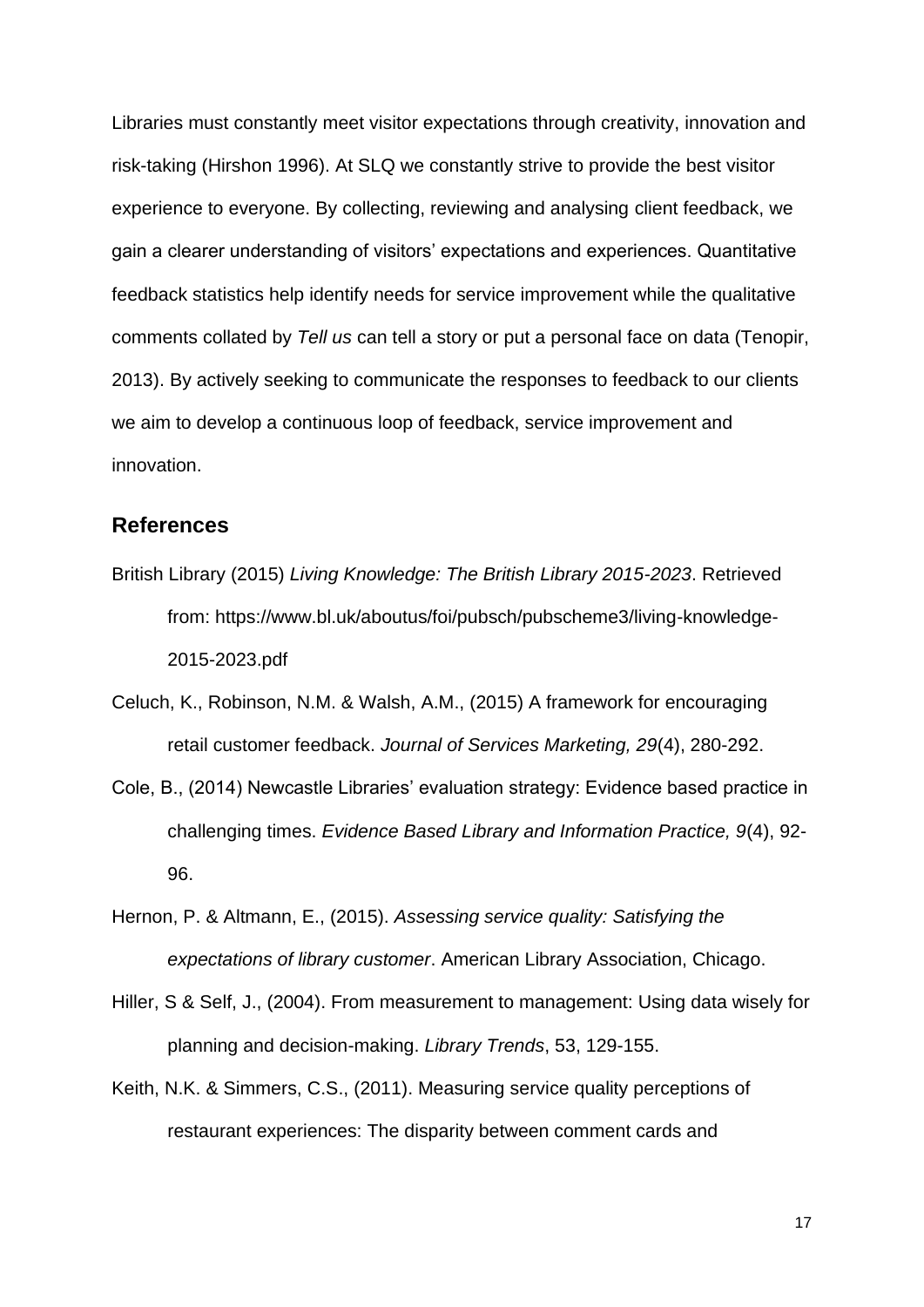DINESERV. *Journal of Foodservice Business Research, 14*(1), 20-32. DOI: 10.1080/15378020.2011.548209

- Library Board of Queensland, (2016). *Annual Report 2015-2016*. Retrieved from: http://www.slg.qld.gov.au/ data/assets/pdf file/0013/353101/SLQ-Annual-Report-2015-16.pdf
- Mangold, W.G. & Faulds, D.J. (2009) Social media: The new hybrid element of the promotion mix. *Business Horizons, 52*, 357-365. DOI:

10.1016/j.bushor.2009.03.002

- Matsheka, K. (2014) *Using digital signage to enhance user engagement in the Unisa Library*. Poster presented at Library Technology Showcase Event 2014. Retrieved from:<http://uir.unisa.ac.za/handle/10500/14246>
- Scupola, A. & Nicolajsen, H. W. (2010) Service innovation in academic libraries: is there a place for customers? *Library Management, 31(*4/5), 304-318. DOI: 10.1108/01435121011046362
- Spina, C (2015) *Keeping up with…Beacons*. Retrieved 23/12/2016 from: [http://www.ala.org/acrl/publications/keeping\\_up\\_with/beacons](http://www.ala.org/acrl/publications/keeping_up_with/beacons)

Tiffen, B. & England, A. (2011) Engaging with clients and personalising services at UTS Library: measuring the value for libraries and their clients. *The Australian Library Journal, 60*(3), 237-247. DOI: 10.1080/00049670.2011.10722620

Thorpe, C. (2016) Never standing still: *Using evidence to improve visitors' experiences at State Library of Queensland*. Paper presented at 8th Qualitative and Quantitative Methods in Libraries International Conference, London, May. Retrieved from:

[https://www.researchgate.net/publication/303967334\\_Never\\_standing\\_still\\_Us](https://www.researchgate.net/publication/303967334_Never_standing_still_Using_evidence_to_improve_visitors%27_experiences_at_State_Library_of_Queensland)